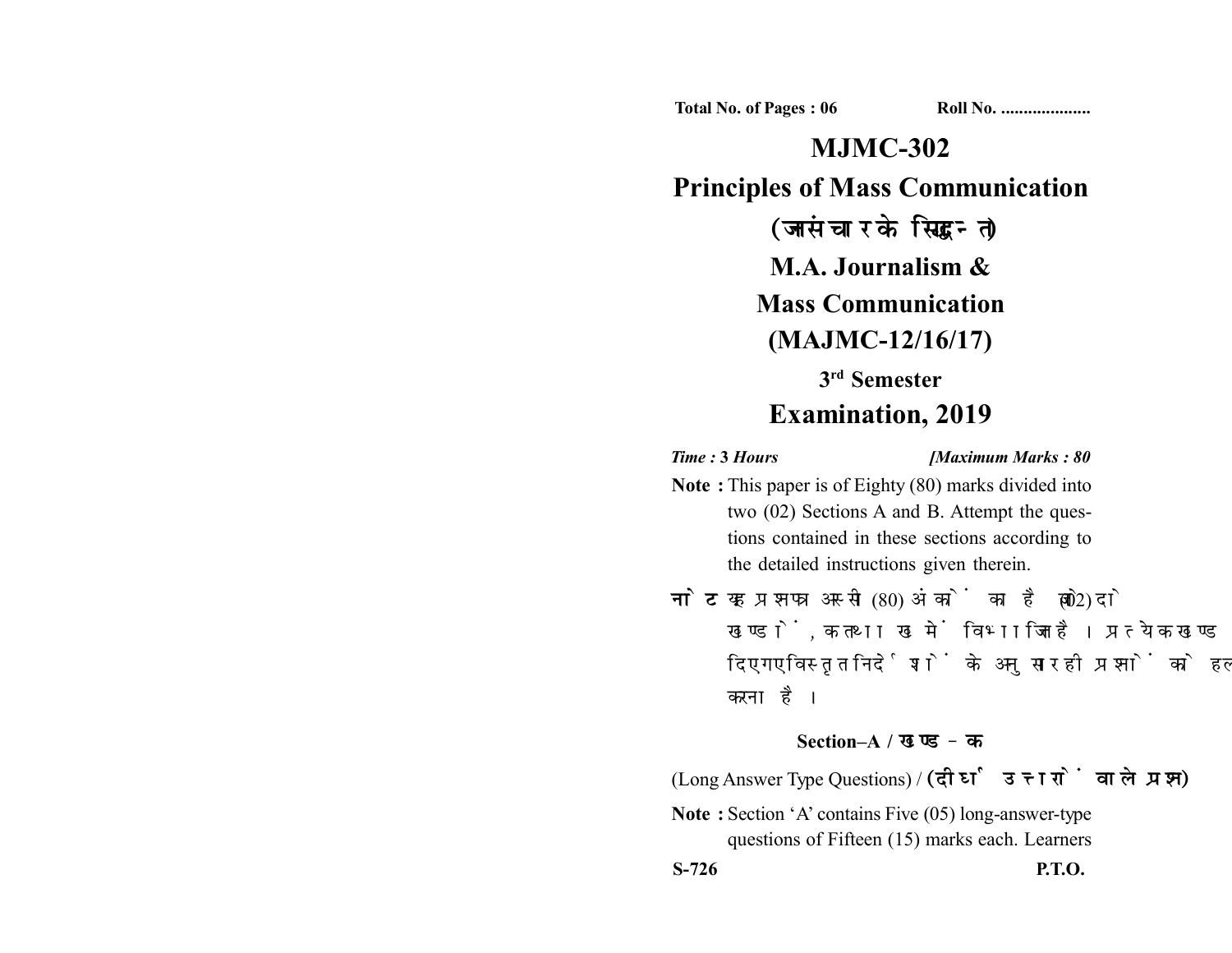फिल्में कैसे योगदान दे सकती हैं ? किसी एक फिल्म का उल्लेख करें जो प्रोपेगेंडा को दर्शाती हो।

4. What do you understand by Culture Industry? How has our society and culture affected by the media industry?

आप संस्कृति उद्योग द्वारा क्या समझते हैं? हमारे मीडिया उद्योग ने हमारे समाज और संस्कृति को कैसे प्रभावित किया है?

5. "We are living in the age of Information, where the world has become a global village." What do you understand by this statement? Explain separately the meaning of Information society and Global Village.

"हम सचना के यग में रह रहे हैं. जहाँ दनिया एक वैश्विक गाँव बन गई है।" इस कथन से आप क्या समझते हैं? सूचना समाज और ग्लोबल विलेज के अर्थ को अलग से समझाइए।

## **Section–B /**

(Short-Answer-Type Questions) / (लघु उत्तरों वाले प्रश्न) **Note :** Section 'B' contains Eight (08) short-answertype questions of Seven (07) marks each. Learners are required to answer any Five (05) questions only. **(5×7=35)** 

- नोट: खण्ड'ख' में आठ (08) लघु उत्तरों वाले प्रश्न दिये गये हैं. प्रत्येक प्रश्न के लिए सात (07) अंक निर्धारित हैं। शिक्षार्थियों को इनमें से केवल पाँच (05) प्रश्नों के उत्तर देने हैं।
	- 1. What do you understand by Mass Communication and Interpersonal Communication?

मास कम्यनिकेशन और इंटरपर्सनल कम्पयनिकेशन से आप क्या समझते हैं?

2. Who is the autidence? How is the autience different from the receiver of the message? What is the role of feedback in the process of communication?

दर्शन कौन है? संदेश के रिसीवर से दर्शक कैसे अलग है ? संचार की प्रक्रिया में प्रतिक्रिया की भूमिका क्या है?

3. What are the various functions of mass communication?

जनसंचार के विभिन्न कार्य क्या हैं?

4. What is PTI? What was the purpose for which PTI was formed?

**S-726 P.T.O. S-726**